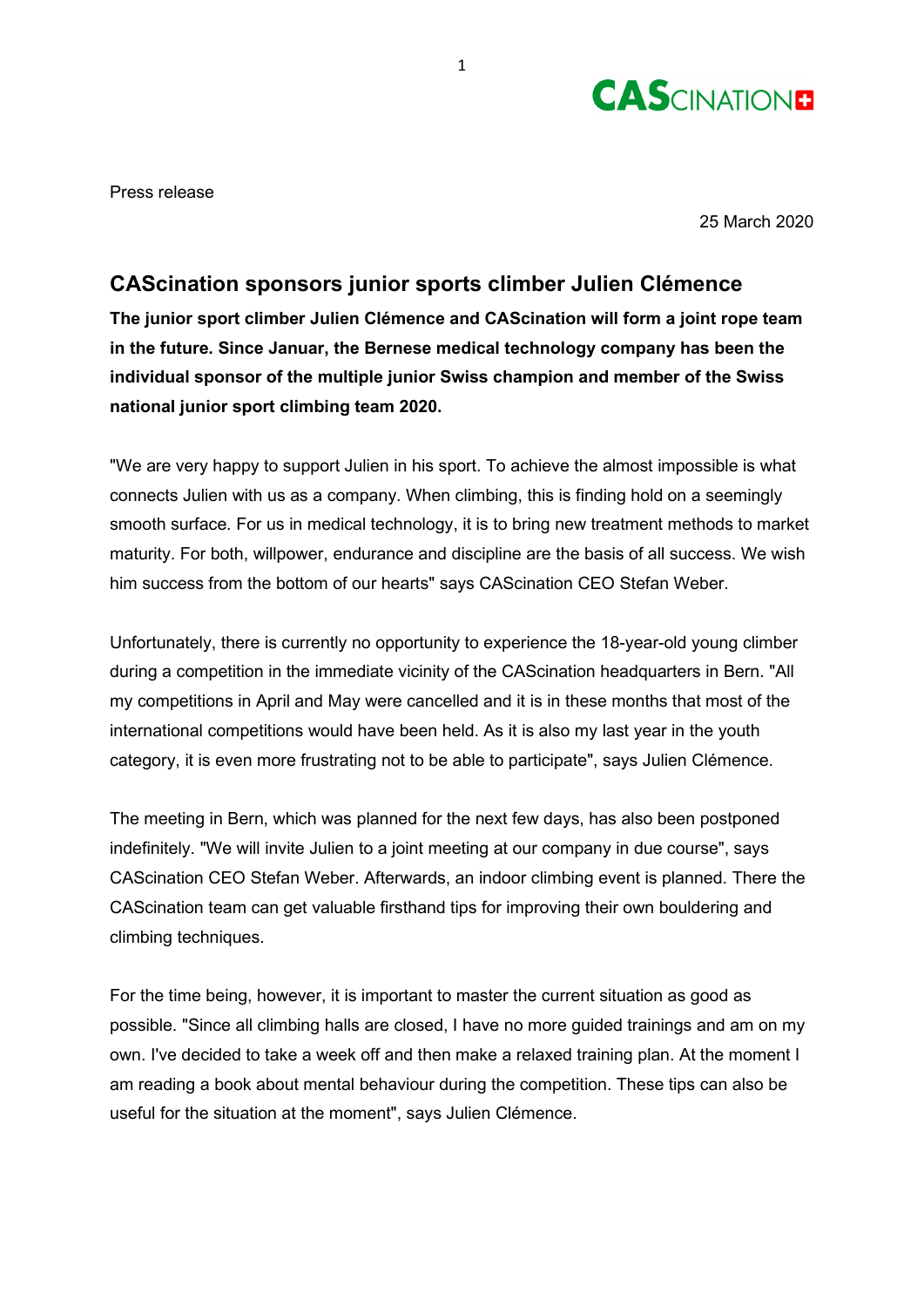

## **4 questions to Julien Clémence**

## **Julien, please introduce yourself.**

I am Julien Clémence, 18 years old, I have been climbing for 7 years in sport climbing competitions. I currently take part in national and international competitions. My goal is to continue climbing at a high level in order to compete in the Olympics. Therefore I train 10 to 18 hours a week. In the competition season a little less, in winter during the build-up season a little more.

# **How do the competitions in climbing look like?**

There are three disciplines in total: lead, speed and bouldering. Lead climbing is the king discipline. You climb 15-20 meters high, secured on a rope. The goal is to get as high as possible in 5-6 minutes and to hold as many holds as possible. Then there is bouldering, which is more aimed at maximum strength. Here you climb at most four meters high, without rope safety, but with mats on the ground. Speed is the third discipline. Here you have to climb a 15-meter high wall, secured by a rope from above, as fast as possible.

### **What is your favourite discipline?**

Lead is my favourite discipline, because it makes a lot of demands on the climber in competition but also in training: Strength, technique, flexibility and last but not least creativity play together here. Lead climbing suits me very well because I have an athletic rather than a strong body. Together with the other skills such as stamina and also the visualization of the routes, I was interested in climbing from a very early age. For training I like bouldering very much, because you can arrange your training sessions very individually and you don't need a partner.

### **What are your goals in 2020?**

Because of Corona, the whole competition season is now under scrutiny and I don't know exactly how it will continue. At the beginning of the year the top priority was the World Youth Championship. There I want to be top fit and show my best performances in all three disciplines. In addition, I want to enjoy the European Junior International Cups again, which I'm competing in for the last time this year because of my age, and get as many good results as possible. And finally, the Swiss Championships are on the agenda, where I expect good chances in bouldering and lead. But we'll have to wait and see how this season finally goes.